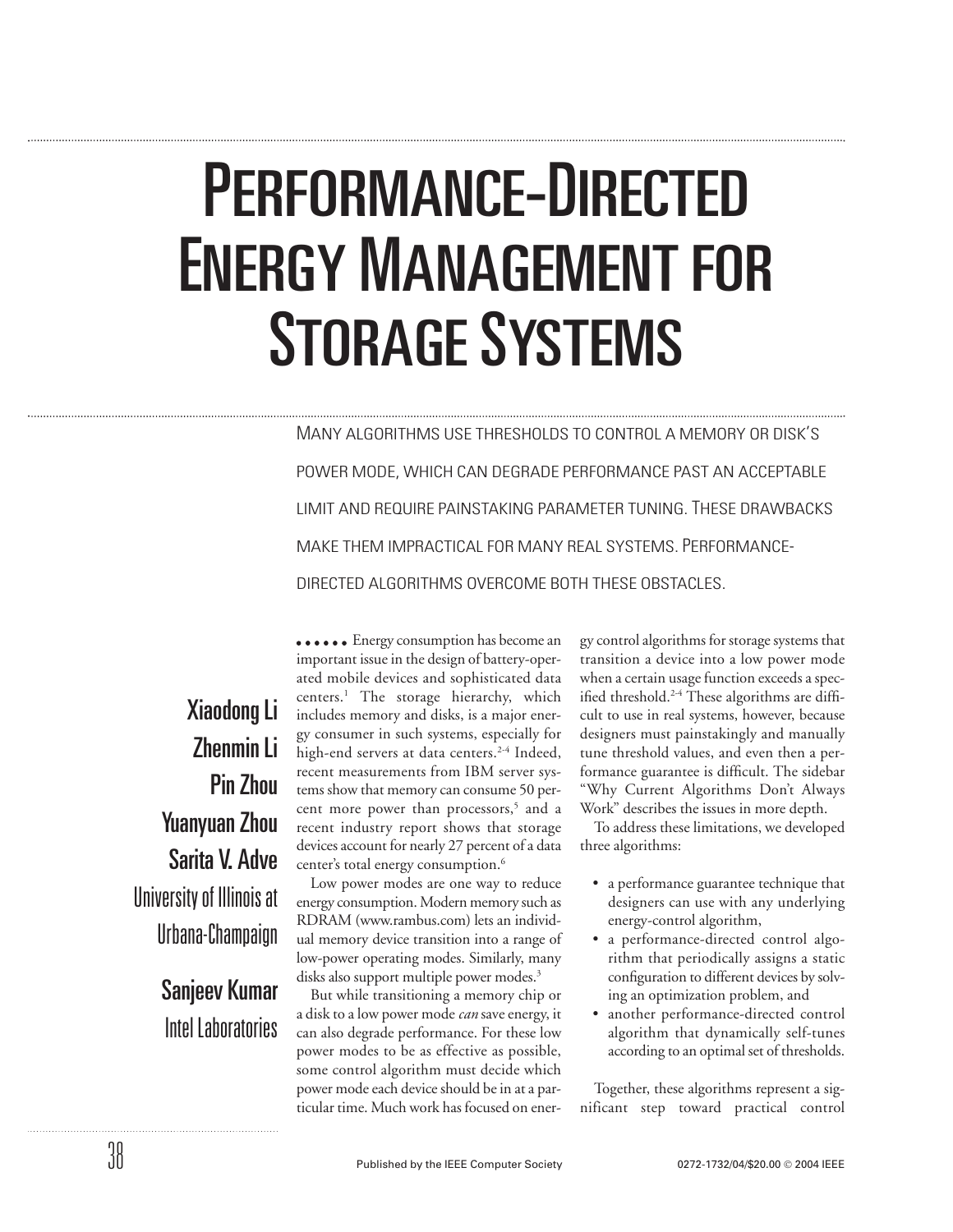algorithms for memory and disk energy conservation, especially for systems that require service guarantees. Our algorithms eliminate painstaking, application-dependent parameter tuning, and users need not worry about whether the underlying energy conservation scheme will degrade performance by some unpredictable, unacceptable value.

To evaluate our algorithms' effectiveness, we compared them to various control algorithms with and without performance guarantee for memory and disk, covering more than 200 scenarios. (Because we do not have the space to describe our algorithms in the context of both memory and disk, we explain them for memory only, although we present simulation results for both memory and disks.) In every case, the performance guarantee technique successfully held performance degradation to the specified limit. Further, in most cases, our two new performance-directed control algorithms saved more energy than existing algorithms.

# Providing a performance guarantee

We incorporated a new technique that guarantees the underlying control algorithm will not degrade performance beyond the specified limit. This technique dynamically monitors the performance degradation at runtime and forces all devices to full-power mode when the degradation exceeds the specified limit. It is possible to combine this performance-guarantee technique with any underlying control algorithm for managing memory or disk power modes, including our self-tuning and tuning-free algorithms. With this technique, the user specifies an acceptable slowdown, and the system seeks to minimize energy within that constraint. Users can thus make conscious, specific trade-offs of performance and energy savings. Because the technique works with any energy-control algorithm, both existing and new algorithms can limit performance degradation, making energy-saving schemes usable for workloads that demand a certain performance level.

The acceptable slowdown is based on the assumption that the user has been guaranteed some base "best" performance assuming no energy management, and can opt to save more energy by accepting a slowdown relative to this base performance. This acceptable slowdown,

## **Why current algorithms don't always work**

Current control algorithms have two main limitations. The first is the need for manual threshold tuning, which can be tedious and inaccurate. We found that reasonable threshold values depend heavily on the system and application. For the memory subsystem, a set of thresholds derived from competitive analysis<sup>1</sup> showed a performance degradation of 8 to 40 percent when applied to six SPEC benchmarks. Our hand-tuning efforts also showed that the best threshold values for a given application could cause high performance degradation in others. For memory, the best threshold values for a 10 percent performance degradation for the SPEC benchmark gzip gave 63 percent performance degradation when applied to the parser benchmark. Even for the same application, the best threshold values can change for different program phases and can depend on input data.

The second limitation is the lack of performance guarantee. Even if a system design included thresholds tuned for an expected set of applications, no mechanism bounds performance degradation for applications that deviate from the expected set. Our experiments show that the potential performance degradation arising from an inappropriate set of thresholds can be as high as several hundred percent. This type of unpredictable behavior or lack of a safety net is clearly a problem for all users, but it can be catastrophic for high-end servers in host data centers that must honor service-level contracts. Such data centers are becoming increasingly important consumers of high-end servers, and the ability to provide some form of performance guarantee is crucial to their business model. Further, these high-end servers are likely to reap the most cost savings from reduced memory and disk energy.

#### **References**

1. A.R. Lebeck et al., "Power Aware Page Allocation," Proc. Int'l Conf. Architectural Support for Programming Languages and Operating Systems (ASPLOS 00), ACM Press, 2000, pp. 105-116.

Slowdown $_{\text{limit}}$ , is the percentage of increase in execution time relative to the base. The performance guarantee technique uses this as input and then ensures that the underlying energy management algorithm does not slow down execution beyond this acceptable limit.

The idea then is to track the slowdown and force all devices to active when the observed slowdown exceeds Slowdown<sub>limit</sub>. The performance guarantee algorithm thus has two key tasks: estimate the actual slowdown directly attributable to energy management and ensure that the actual slowdown does not exceed the specified limit.

## Estimating actual slowdown

At each memory access, the memory controller estimates the absolute delay in execution time attributable to energy management. The delay estimation should be as accurate as possible, but conservative*—*the estimated delay must be greater than or equal to the actual delay.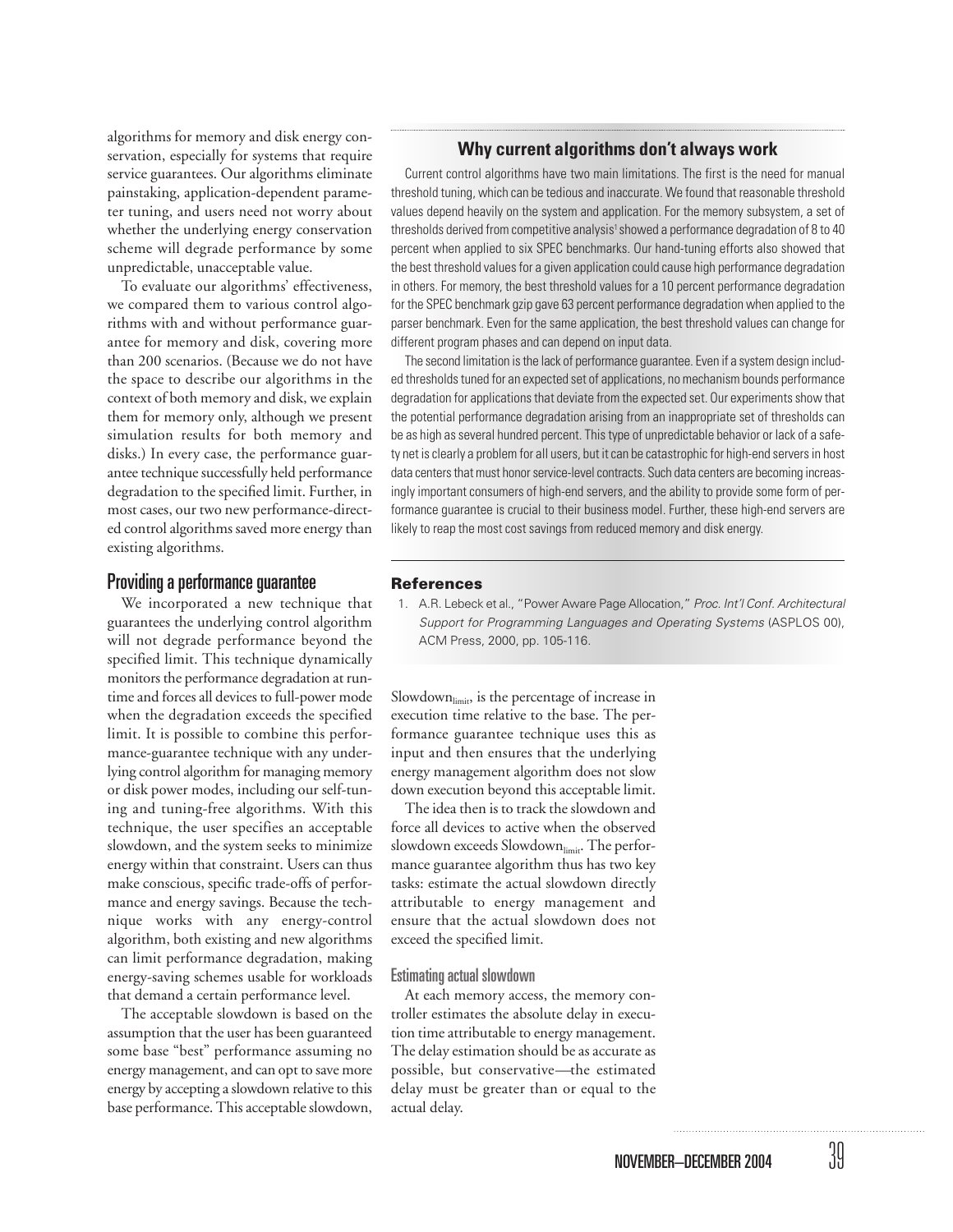#### MICRO TOP PICKS



Figure 1. Example of overlapped requests and refinement of the delay estimation.

A simple way to estimate delay is to add the delay from energy management for each access, which would be the transition time from a low-power mode to an active one. This simple way is too conservative, however, because it does not consider the effect of overlapped accesses and other latency-hiding techniques in modern processors (out-of-order execution, prefetching, nonblocking caches, and write-buffers, among others). For that reason, we refined our slowdown estimation method to consider some of the major sources of inaccuracy.

First, our algorithm assumes that the processor sees the delay from energy management for a *single* load. In modern out-of-order processors, the latency of a cache miss that goes to memory cannot usually be fully overlapped with other computation. The additional delay from energy management simply adds to the existing stall time and delays the execution.

If the processor sends two loads to the memory system in parallel, their latencies overlap, therefore hiding some of the energy management delay. Our major refinement to the simple way of adding delay for each access is to exploit information about overlapped or concurrent requests. In Figure 1, accesses *A* and *B* overlap. Suppose both devices are in low-power mode and  $D_1$  and  $D_2$  are delays that occur to accesses *A* and *B*, respectively. The total delay in execution time is smaller than  $D_1$  and  $D_2$ . A tighter bound is  $D$ , the result of subtracting the overlapped time from  $D_1 + D_2$ . This idea extends to multiple overlapped requests.

Further, most modern architectures can hide the extra delay for writebacks and reads attributable to store instructions unless there is memory contention.

Enforcing the specified limit

A simple way to enforce the performance guarantee is to ensure that the *slack—*the amount of allowed execution delay that would not violate the slowdown constraint—is never negative. If slack becomes negative, the performance guarantee algorithm disables the underlying energy management algorithm, pulling all devices to full-power mode. The system continues like this until enough slack accumulates to reactivate the underlying control algorithm.

A simple method would be to update the delay and slack at each access, but that approach has two rather large limitations: It must rely on a new tunable parameter— "enough slack"—and it must check the actual *percentage* of the slowdown against the slack limit (at least one division and one comparison) after every access. These additional checks incur too much overhead.

Our idea is to break the execution time into epochs. An *epoch* is a relatively large time interval over which we assume the application execution is predictable; for our experiments, the epoch was a million instructions.

At the start of an epoch, the algorithm estimates the *absolute* available slack for the entire epoch. Now, after each access, the algorithm must check only the actual absolute delay at that point in the epoch against the estimated available slack for the entire epoch. If the actual delay is more than the available slack, the algorithm forces all devices to active power mode until the epoch ends.

The algorithm can estimate the available slack for the next epoch on the basis of the specified Slowdown<sub>limit</sub> and the execution time of the next epoch without power management. It predicts the latter as the same as for the last epoch and bases its prediction on the last epoch's measured execution time and slowdown estimation.

This estimation gives the fair share of available slack for the next epoch. To this, we add a correction to account for any underuse or overuse of available slack in the previous epoch. Thus, if the previous epochs have not used up their share of slack, the unused portion carries forward, and the next epoch can afford to use *more* than its fair share. Conversely, if the previous epoch used up too much slack because, say, the algorithm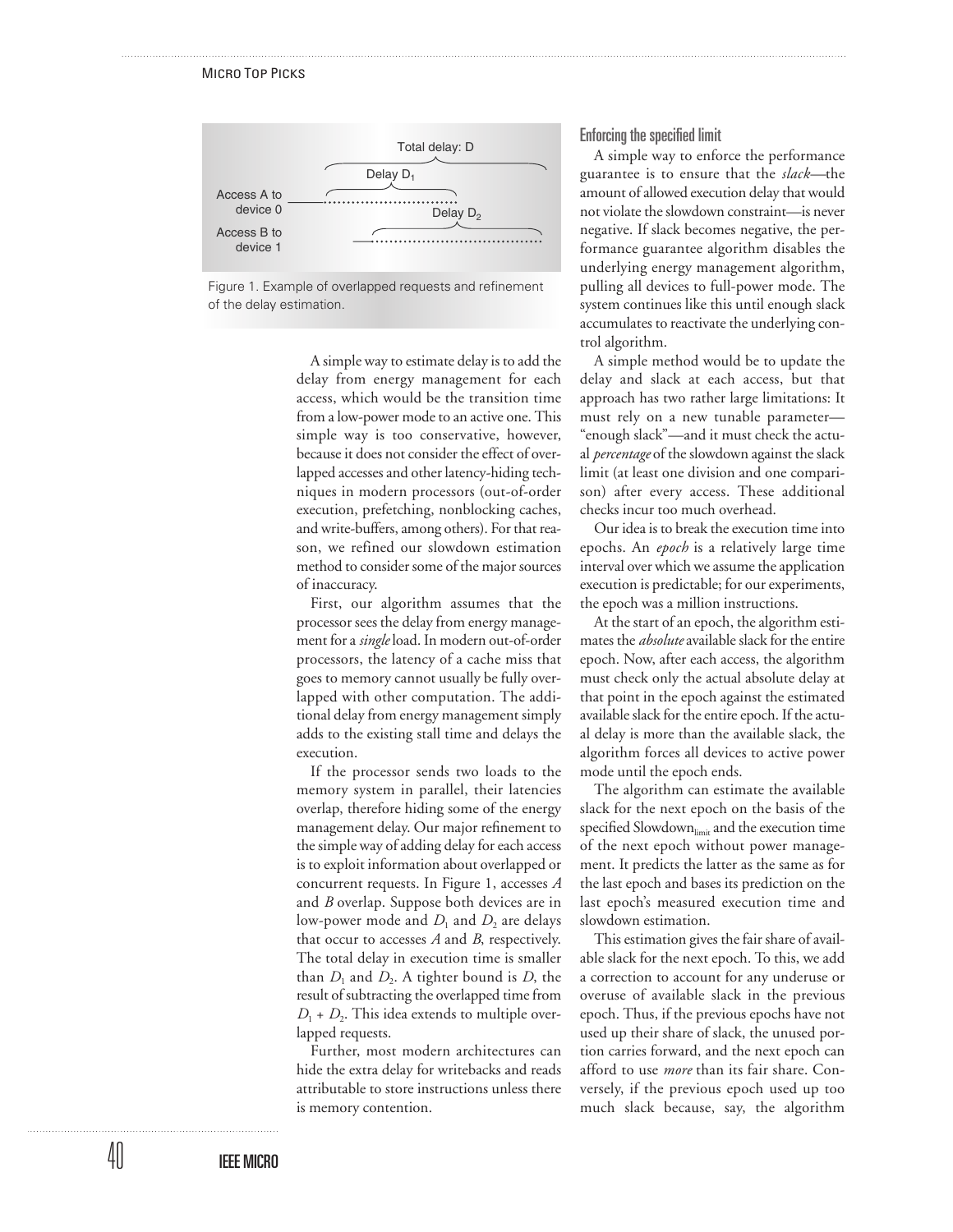incorrectly predicted the epoch length, the next epoch will attempt to make up that slack.

The overhead of our performance guarantee method consists of only one or two integer comparisons and fewer than four arithmetic additions or subtractions per access. The available-slack calculation requires some multiplication, but because it occurs only once each epoch, we can amortize this overhead over a large interval. It is therefore negligible.

# PS algorithm

Because we were interested in finding an algorithm that was not threshold based, we explored the possibility of using an algorithm based on formal optimization. Our algorithm, which we call Performance-Directed Static (PS) because static algorithms<sup>4</sup> inspired it, also works on an epoch granularity. PS eliminates the thresholds-based nature of most energycontrol algorithms by choosing a single power mode, or *configuration*, for each device for the entire epoch. Unlike the original static algorithm, which uses a fixed configuration for all devices throughout the entire execution, PS assigns different configurations to different devices. It also reassigns configurations when a new epoch starts.

#### Configuration choice

PS assigns a fixed configuration (power mode) to a device for the entire epoch, and the device transitions into active mode only to service a request. Because it changes the configurations at epoch boundaries according to the available slack, PS can adapt to epochscale changes in application behavior. It also allows different configurations for different devices, thereby exploiting the variability in the amount of traffic going to different devices. In essence, it has the flexibility to apportion total slack across devices.

The PS algorithm chooses the configuration for each epoch by mapping the problem to a constrained optimization problem. By applying standard optimization techniques, PS can achieve a close to optimal solution for fixed configurations through an epoch without complex heuristics.

For each device *i*, PS chooses configuration *Ci* that maximizes the total energy savings subject to the constraint of the total available slack for the next epoch. That is,

$$
\begin{aligned} \text{maximize} & \sum_{i=0}^{N-1} E(C_i) \\ \text{subject to} & \sum_{i=0}^{N-1} D(C_i) \le \text{AvailableStack} \end{aligned}
$$

where *E*(*Ci* ) and *D*(*Ci* ) are a prediction of the energy savings and the increase in execution time of keeping device *i* in configuration *Ci* in the next epoch. AvailableSlack is a prediction of the slack available for the next epoch (calculated in the same way as the performance guarantee algorithm). *N* is the total number of devices.

In essence, PS is simply adding the delay from each device to conservatively estimate the total delay. Unlike the performance guarantee algorithm, PS cannot account for overlapped accesses among devices, since it does not yet know which accesses will overlap in the next epoch. Nevertheless, the performance guarantee algorithm will carry any underused slack to the next epoch.

These equations represent the well-known multiple-choice knapsack problem (MCKP). Although finding the optimal solution for MCKP is NP-complete, we use a linear greedy approximation algorithm to find an acceptable solution.

For each device *i*, for each possible power mode, the optimization must estimate the energy saving and the delay for the next epoch. For an accurate estimation, it would need to predict the number and distribution of the accesses in the next epoch.

We assume that the number of accesses in the next epoch is the same as that in the last epoch, since the epochs are relatively long, and the number of accesses to each device changes slowly over each epoch. In Figure 2, for example, which shows the access count for the SPEC benchmark *vortex*, the access rate remains relatively stable (for the most part) for each device. Although some bursty periods occur, where the access count changes abruptly for a short time, resulting in suboptimal configurations, the performance guarantee algorithm compensates for this burstiness. If PS underpredicts the access count, and the power mode is too low, the performance guarantee algorithm will force the device to go active. Conversely, if PS overpredicts the access count and the epoch uses up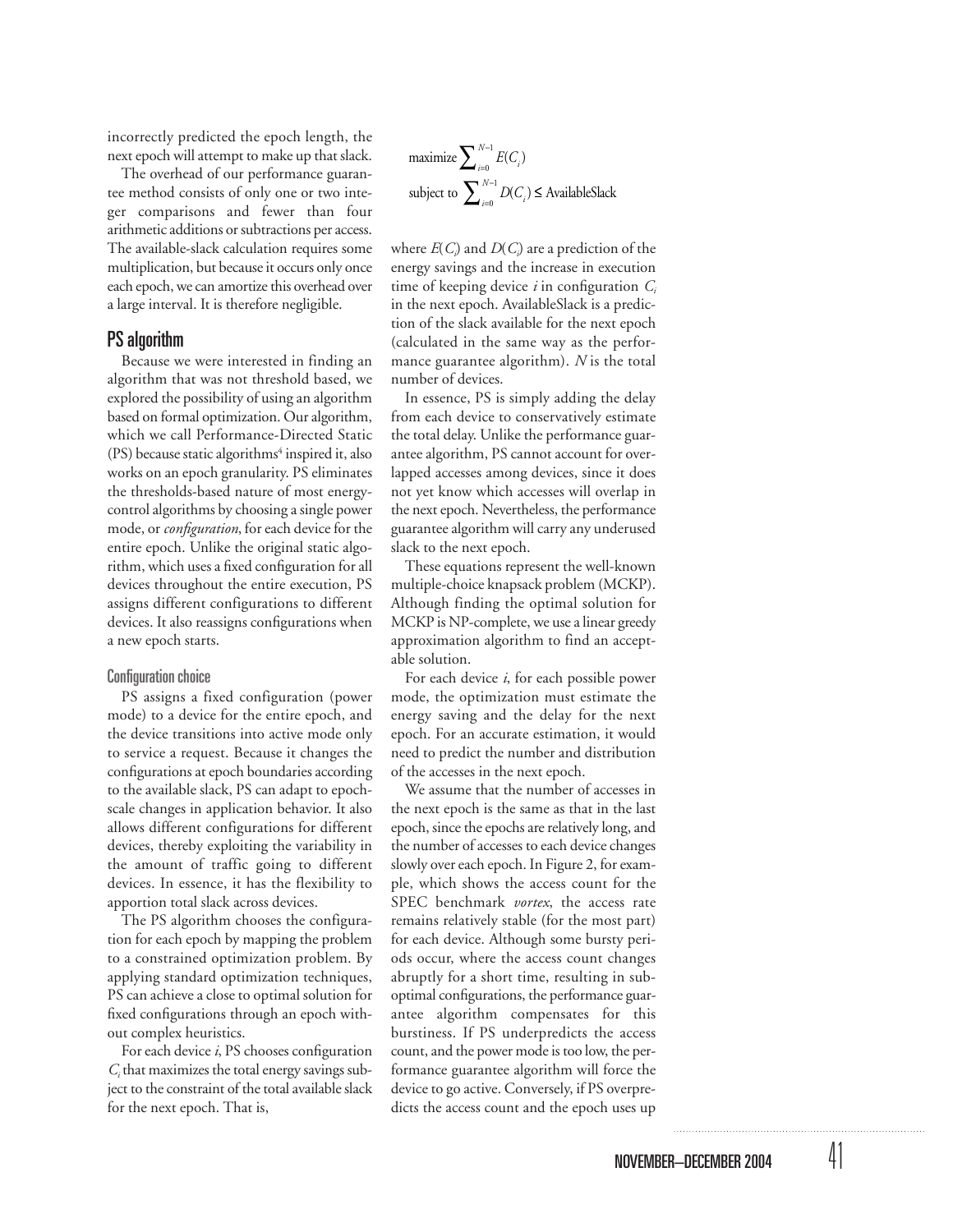#### MICRO TOP PICKS



Figure 2. Access counts per epoch for two memory chips with the SPEC benchmark vortex. Each epoch is an interval of one million instructions.

too little slack, the performance guarantee algorithm will reclaim the leftover slack for the next epoch.

To estimate the temporal distribution of accesses, PS assumes that accesses to a given device are uniformly distributed in time and that accesses do not overlap. The assumption, although simplistic, is strictly conservative. The performance guarantee algorithm can again partly compensate for some of the suboptimal results by reclaiming any unused slack for the subsequent epoch.

PS can now calculate the contribution of device  $i$  in power mode  $P_k$  to the overall execution time delay as

$$
D(P_k) = A_i \times [t_{\text{access}}(P_k) - t_{\text{access}}(P_{\text{active}})]
$$

where *A<sub>i</sub>* is the predicted number of accesses to device *i* in the next epoch,  $t_{\text{access}}(P_k)$  is the average device access time for power mode *k*, and  $t_{\text{access}}(P_{\text{active}})$  is the average device access time in active mode.

PS calculates the energy saved by placing device *i* in power mode  $P_k$  in a similar way.

#### **Overhead**

At the beginning of each epoch, PS must first evaluate  $D(C_i)$  and  $E(C_i)$  for all devices. This requires 3*MN* multiplications and a sim-

ilar number of additions, where *M* is the number of power modes and *N* is the number of chips  $(M < 5$  and  $N < 16$  in our system). Because we use a linear greedy algorithm to solve the MCKP, and because  $D(C_i)$  and  $E(C_i)$ are monotonically non-decreasing, evaluation requires 2*MN* computation steps, with each step comprising one or two integer comparisons and one or two subtractions. PS invokes such computation only at the beginning of each epoch, so we can amortize this overhead over the sizable epoch length (one million instructions).

#### PD algorithm

Our Performance-Directed Dynamic (PD) algorithm gained inspiration from previous dynamic algorithms that put a memory chip into lower power modes after being idle for a certain threshold period.<sup>4</sup> However, unlike other dynamic algorithms, PD automatically retunes its thresholds at the end of each epoch, according to available slack and workload characteristics.

Specifically, the PD algorithm maps the problem of threshold tuning to a constrained optimization problem using the same equations as PS. The difference is that PD describes configuration *Ci* for device *i* by thresholds  $Th_1$ ,  $Th_2$ , ...,  $Th_{M-1}$ , where *M* is the number of power modes and  $Th_k$  is the time that the device will stay in power mode *k*−1 before going down to power mode *k*. The search space for PD is prohibitively large— *M*−1 threshold variables, and each variable could be any integer  $[0, \infty]$ .

Given that we have no efficient solution for this large space, we considered a heuristicsbased technique that uses a linear interpolation and a simple feedback-based control mechanism.7 The technique first curtails the space of solutions by using the same set of thresholds for all devices in a given epoch. It then exploits the first-order dependence that thresholds have on the slack available for the epoch and on the number of accesses.

For a larger slack, devices can go to lower power modes more aggressively, so thresholds can be smaller. Similarly, for given slack *S*, lower access counts allow for lower thresholds because they cause a smaller total delay. Thus, PD seeks to determine  $Th_k$  as a function of available slack and access count (for each  $k$ ,  $1 \leq k \leq M-1$ ).

42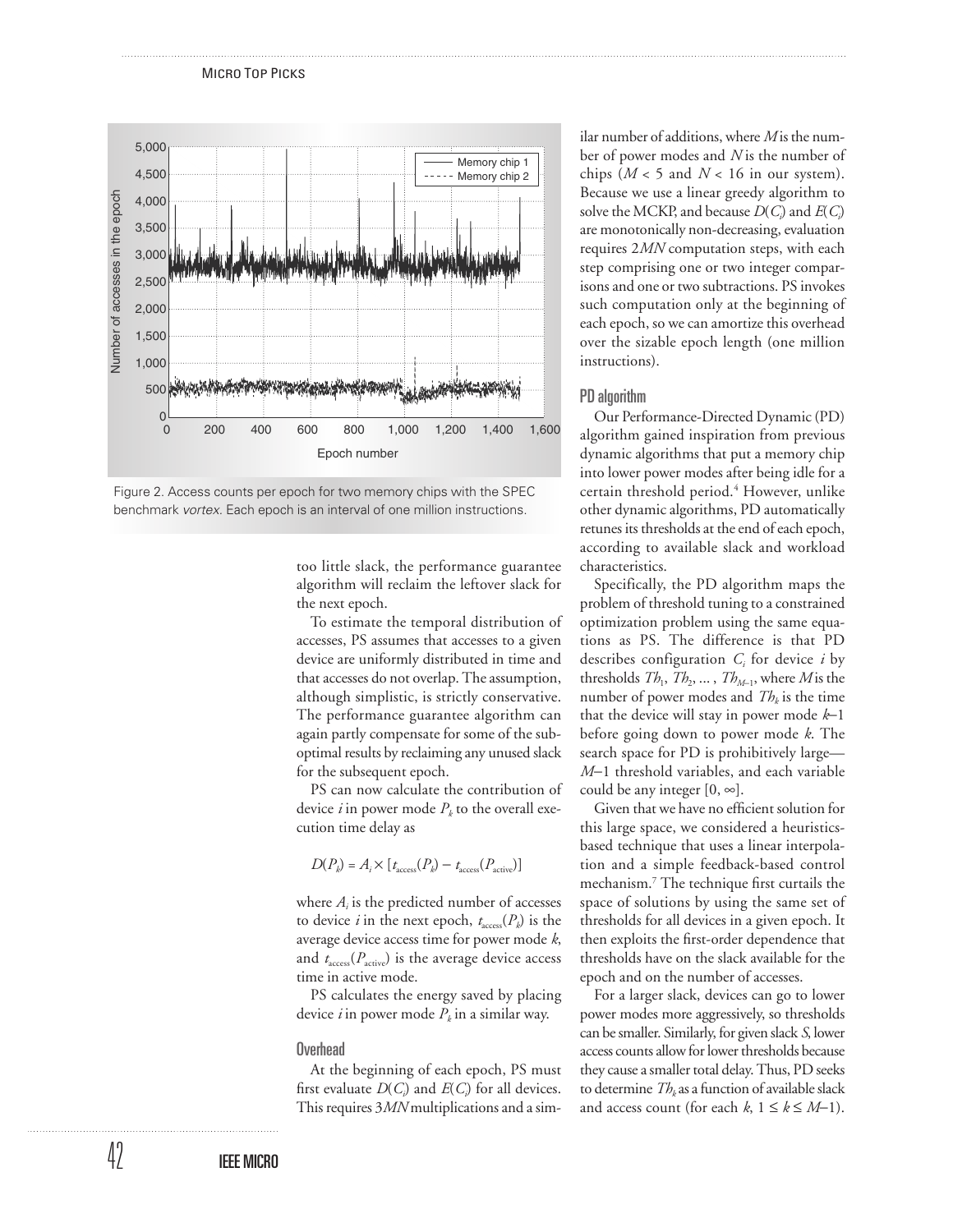Given that both available slack and access count are predictable (as we showed earlier), we need only determine PD's *Th<sub>k</sub>* as a function of *S* for a given access count.

## Threshold heuristics

In general, if number of accesses *A* is fixed,  $Th<sub>k</sub>(S)$  is monotonically nonincreasing with respect to available slack *S*, as Figure 3 shows. To reduce the computation complexity, PD approximates  $Th_k(S)$  using multiple linear segments. It first considers *M* key values of *S* and approximates *Th<sub>k</sub>* for each. These values are *S* =*A* × *t<sub>i</sub>* where  $0 \le i \le M-1$  (we assume  $t_0 = 0$ ). This divides the available-slack (*S*) axis into *M* distinct intervals:  $[0; A \times t_1]$ ,

...,  $[A \times t_{M-2}, A \times t_{M-1}], [A \times t_{M-1}, \infty]$ . PD uses the function's approximated values at the various  $A \times t_i$ 's to interpolate the values of the remaining points in the corresponding intervals. For  $Th_k(S)$ , PD determines these approximate values and interpolations in three steps:

- Consider key identified slack values  $A \times t$ <sub>*t*</sub> where  $i > k$ . These values imply available slack that is large enough to allow every access to wait for the transition time  $t_k$ . We set the minimal threshold for  $Th_k$  to be the energy breakeven point described in Irani, Shukla, and Gupta's competitive analysis $8$  so that the device can aggressively go into a lower power mode. This also provides the two-competitive property—at most twice the energy as no energy management in the worst case.
- Consider the remaining identified slack values  $A \times t_i$ , where  $0 \le i \le k$ . For these cases, the available slack is either not enough or just barely enough for each access to wait for  $t_k$ . Therefore, we need to be conservative about putting a device in mode *k*—unless the device has already been idle for a long time, it should not be in mode *k*. PD thus sets threshold  $Th_k(A \times t_i)$  to be much larger than for  $Th_k(A \times t_{k+1})$ ; namely to  $(C^{k-1}) \times t_k$ , where



Figure 3. Threshold function  $Th<sub>k</sub>(S)$ . A is the access count for the next epoch, and t<sub>i</sub> is the transition time from power mode *i* to active mode.

*C* is a dynamically adjusted factor.

*•* After determining the *M* key points, for an available slack value *S* in any interval between two key points, determine value  $Th_k(S)$  by linearly interpolating between the interval's endpoints. For available slack values *S* in the interval  $(A \times t_{M-1}, \infty)$ , the value of *Th<sub>k</sub>*(*S*) is the same as that at *S* = *A*  $\times$  *t*<sub>*M* − 1</sub>.

PD uses feedback-based control to dynamically adjust the constant value *C* at runtime. If during the last epoch, the system does not use up all its slack, the thresholds are too conservative. PD then reduces *C* to 95 percent of its current value to reduce the threshold values. The result is that, in the next epoch, the chip will go to lower power mode more aggressively. If during the last epoch, the system used up all its slack and the performance guarantee algorithm had to force all devices to become active to enforce the acceptable slowdown, the thresholds are too aggressive. In that case, PD doubles the constant to increase the threshold values.

Our experimental results show that this dynamic threshold-adjustment scheme works very well, and we never need to tune the adjustment speeds in decreasing and increasing *C*.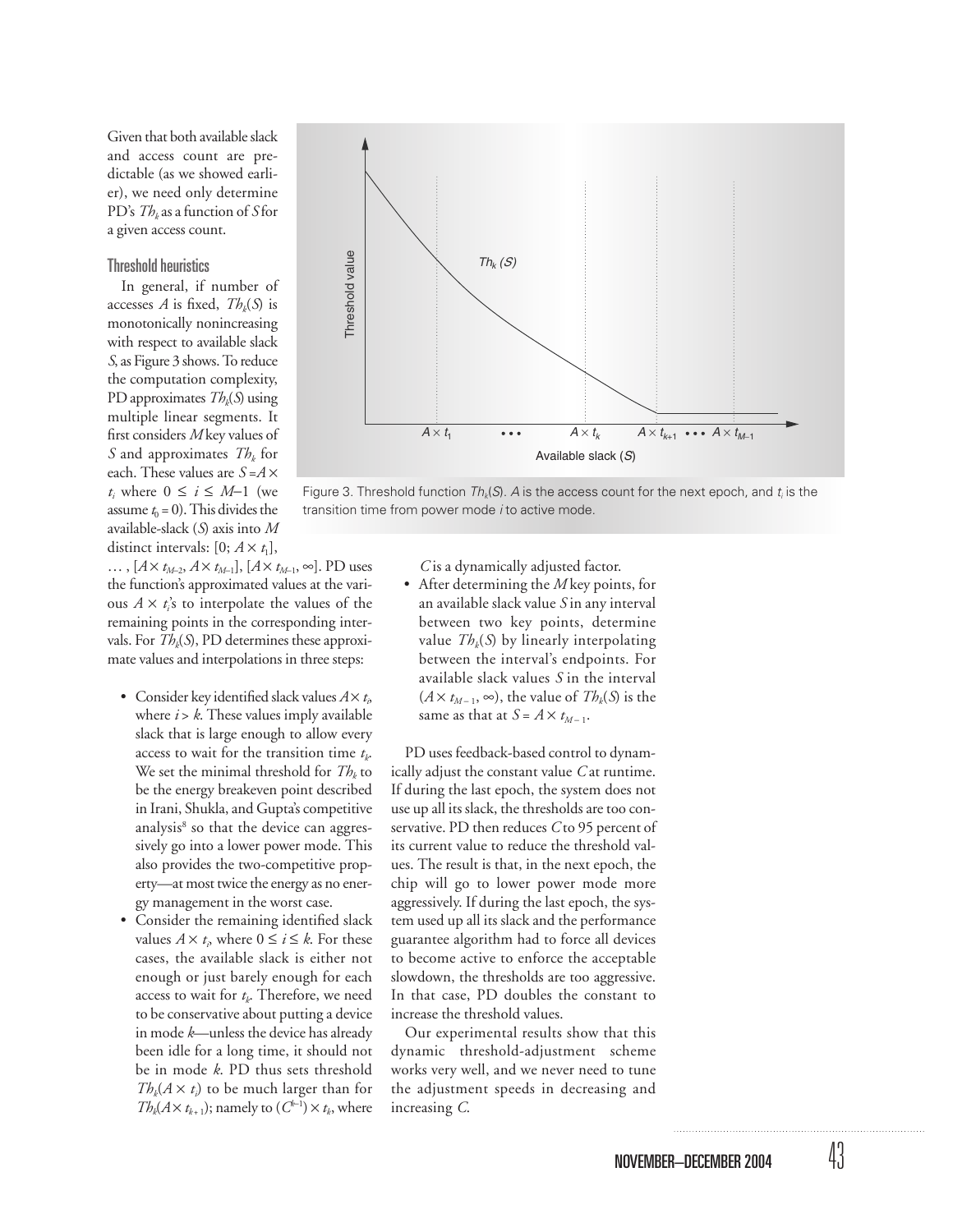#### MICRO TOP PICKS

| <b>SPEC</b> |                | <b>Execution time degradation</b><br>(percentage) for static algorithms |            | <b>Execution time degradation</b><br>(percentage) for dynamic algorithms |            |            |  |  |
|-------------|----------------|-------------------------------------------------------------------------|------------|--------------------------------------------------------------------------|------------|------------|--|--|
| benchmark   | <b>OSs</b>     | <b>OSn</b>                                                              | <b>OSp</b> | <b>ODs</b>                                                               | <b>ODn</b> | <b>ODc</b> |  |  |
| bzip        |                | 9                                                                       | 832        | 6                                                                        | 219        | 21         |  |  |
| gcc         |                | 14                                                                      | 603        | 6                                                                        | 140        | 29         |  |  |
| gzip        |                | 6                                                                       | 470        | 4                                                                        | 25         | 8          |  |  |
| parser      | 4              | 33                                                                      | 2,013      | 9                                                                        | 835        | 40         |  |  |
| vortex      | $\overline{2}$ | 22                                                                      | 1,633      | 5                                                                        | 466        | 22         |  |  |
| vpr         | $\overline{2}$ | 18                                                                      | 1.635      | 3                                                                        | 505        | 12         |  |  |

**Table 1. Execution time degradation from energy management for original memory algorithms.**

**Overhead** 

At the beginning of each epoch, for each threshold  $Th<sub>k</sub>$ , PD must first compare the current slack with the *k* key points to see which segment of  $Th_k(S)$  it should use. This involves fewer than  $M-1$  comparisons for each  $Th_k(S)$ function, making the total comparisons fewer than *M*<sup>2</sup> . PD then evaluates the linear functions, which takes four to five multiplications, divisions, and additions. The total computational complexity is thus smaller than *M*<sup>2</sup> +5*M* (*M* being number of power modes, which is less than 5).

PD performs the threshold adjustment only at the beginning of each epoch, so as we did for PS, we can amortize its overhead over one million instructions.

# Memory results

We evaluated PS and PD (with the performance guarantee algorithm) for memory using the SimpleScalar simulator with an aggressive out-of-order processor that has a nonblocking two-level cache hierarchy and RDRAM.9 We ran our evaluation for the six SPEC benchmarks in Table 1.7

For comparison, we also implemented the original static and dynamic algorithms that Lebeck et al. describe.<sup>4</sup> The abbreviations in Table 1 are the original static (OS) algorithms. For the original dynamic (OD) algorithms, we use four settings for the required set of thresholds. Lebeck et al. suggested that the first set of thresholds, ODs, give the best *E* × *D* results for their simulation experiments with SPEC benchmarks on a system close to ours. The second set, ODn, also from the same authors, is the best setting for their Windows NT benchmarks on a system different from ours. We include these to show the

thresholds' dependence on application and system. We calculated the third set, ODc, on the basis of their  $E \times D$  competitive analysis.<sup>4</sup> Finally, we obtained the fourth set, ODt by extensive hand tuning, to account for the differences in the applications and in our system and the one Lebeck et al. studied.<sup>4</sup>

For tuning, we started with the thresholds described earlier and explored the space around them to find the set of best thresholds for each application—those that minimize energy within a 10-percent performance degradation.

#### Performance guarantee

As Table 1 shows, performance degradation is strongly sensitive to the power mode selected in the OS algorithms and to the thresholds in the OD algorithms. For the OD algorithms, thresholds tuned with competitive analysis (ODc) and those tuned for the Windows NT benchmarks (ODn) give unacceptable performance. This indicates that the original algorithms require painstaking manual tuning, which in turn depends heavily on the application and system. It also underlines the need for a performance guarantee.

We also enhanced the OS and OD algorithms to provide performance guarantees. For all the performance-guaranteed algorithms, we varied Slowdown<sub>limit</sub> from 5 to 30 percent. Table 2 shows the execution time degradation for the performance guaranteed algorithms. Across all 192 cases, the execution time degradation stays within the specified limit—evidence that our method for guaranteeing performance is indeed effective.

## Energy savings

Figure 4 shows the energy consumption for parser and bzip. The results for the other SPEC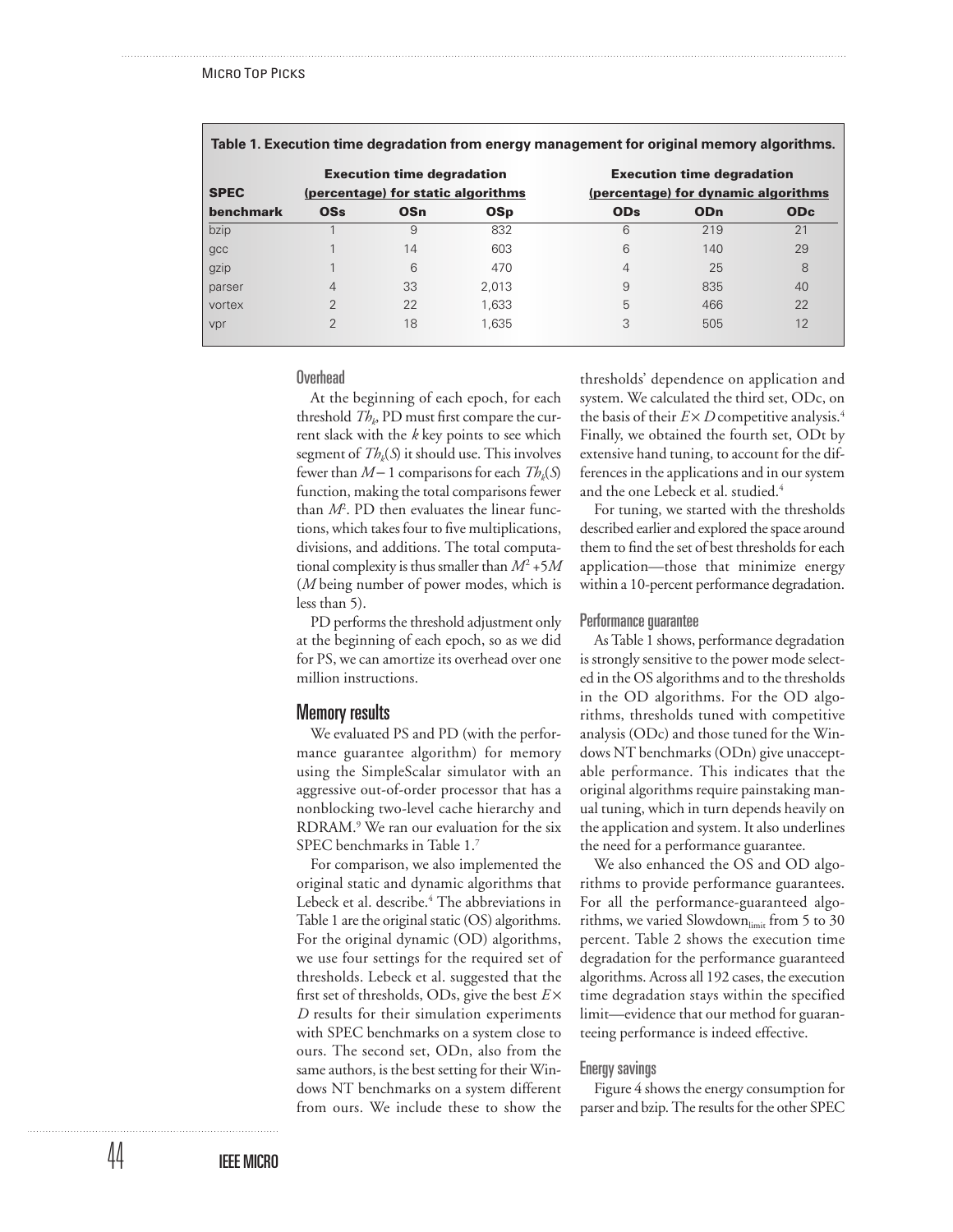| degradation (percentage)<br>for given algorithms<br><b>Benchmarks</b><br>OSn+<br>OSp+<br>ODn+<br>$OSs+$<br>OD <sub>s+</sub><br>$ODc+$<br><b>PS</b><br>Slowdown $_{\text{limit}} = 5$ percent<br>$\mathbf{1}$<br>5<br>5<br>3<br>$\overline{4}$<br>$\overline{4}$<br>$\overline{4}$<br>bzip<br>$\mathbf{1}$<br>3<br>3<br>3<br>$\overline{4}$<br>$\overline{4}$<br>$\overline{4}$<br>gcc<br>5<br>3<br>3<br>3<br>3<br>1<br>$\overline{4}$<br>gzip<br>5<br>5<br>$\overline{4}$<br>3<br>$\overline{4}$<br>$\overline{4}$<br>$\overline{4}$<br>parser<br>$\overline{2}$<br>5<br>5<br>3<br>$\overline{4}$<br>3<br>$\overline{2}$<br>vortex<br>$\overline{2}$<br>5<br>3<br>3<br>$\overline{4}$<br>$\overline{4}$<br>$\overline{4}$<br>vpr<br>$S$ lowdown $_{\text{limit}}$ = 10 percent<br>$\mathbf{1}$<br>$9\,$<br>10<br>6<br>8<br>$\overline{7}$<br>8<br>bzip<br>$\overline{2}$<br>$\overline{7}$<br>8<br>9<br>6<br>6<br>$\overline{7}$<br>gcc<br>9<br>$\overline{7}$<br>6<br>$\mathbf{1}$<br>6<br>$\overline{4}$<br>6<br>gzip<br>$\mathsf g$<br>10<br>8<br>$\overline{4}$<br>8<br>$\overline{7}$<br>8<br>parser<br>$\overline{2}$<br>9<br>10<br>5<br>8<br>6<br>6<br>vortex<br>$\overline{2}$<br>3<br>8<br>9<br>9<br>$\overline{7}$<br>6<br>vpr<br>Slowdown $_{\text{limit}}$ = 20 percent<br>$\mathbf{1}$<br>9<br>19<br>6<br>17<br>14<br>16<br>bzip<br>$\mathbf{1}$<br>14<br>17<br>6<br>14<br>11<br>15<br>gcc<br>$\mathbf{1}$<br>6<br>18<br>$\overline{4}$<br>13<br>8<br>11<br>gzip<br>19<br>$\mathsf{9}$<br>16<br>$\overline{4}$<br>19<br>13<br>17<br>parser<br>$\overline{2}$<br>18<br>19<br>5<br>16<br>12<br>17<br>vortex<br>$\overline{2}$<br>3<br>18<br>16<br>17<br>12<br>16<br>vpr<br>Slowdown $_{\text{limit}}$ = 30 percent<br>bzip<br>$\mathbf{1}$<br>9<br>29<br>20<br>6<br>25<br>24<br>$\mathbf{1}$<br>14<br>26<br>6<br>21<br>17<br>23<br>gcc<br>6<br>26<br>$\overline{4}$<br>8<br>18<br>gzip<br>1<br>19 | <b>Execution time</b> |                |    |    |       |    |    |    |                |  |  |  |
|--------------------------------------------------------------------------------------------------------------------------------------------------------------------------------------------------------------------------------------------------------------------------------------------------------------------------------------------------------------------------------------------------------------------------------------------------------------------------------------------------------------------------------------------------------------------------------------------------------------------------------------------------------------------------------------------------------------------------------------------------------------------------------------------------------------------------------------------------------------------------------------------------------------------------------------------------------------------------------------------------------------------------------------------------------------------------------------------------------------------------------------------------------------------------------------------------------------------------------------------------------------------------------------------------------------------------------------------------------------------------------------------------------------------------------------------------------------------------------------------------------------------------------------------------------------------------------------------------------------------------------------------------------------------------------------------------------------------------------------------------------------------------------------------------------------------------------------------------------------------------------------------------------------|-----------------------|----------------|----|----|-------|----|----|----|----------------|--|--|--|
|                                                                                                                                                                                                                                                                                                                                                                                                                                                                                                                                                                                                                                                                                                                                                                                                                                                                                                                                                                                                                                                                                                                                                                                                                                                                                                                                                                                                                                                                                                                                                                                                                                                                                                                                                                                                                                                                                                              |                       |                |    |    |       |    |    |    |                |  |  |  |
|                                                                                                                                                                                                                                                                                                                                                                                                                                                                                                                                                                                                                                                                                                                                                                                                                                                                                                                                                                                                                                                                                                                                                                                                                                                                                                                                                                                                                                                                                                                                                                                                                                                                                                                                                                                                                                                                                                              |                       |                |    |    |       |    |    |    | <b>PD</b>      |  |  |  |
|                                                                                                                                                                                                                                                                                                                                                                                                                                                                                                                                                                                                                                                                                                                                                                                                                                                                                                                                                                                                                                                                                                                                                                                                                                                                                                                                                                                                                                                                                                                                                                                                                                                                                                                                                                                                                                                                                                              |                       |                |    |    |       |    |    |    |                |  |  |  |
|                                                                                                                                                                                                                                                                                                                                                                                                                                                                                                                                                                                                                                                                                                                                                                                                                                                                                                                                                                                                                                                                                                                                                                                                                                                                                                                                                                                                                                                                                                                                                                                                                                                                                                                                                                                                                                                                                                              |                       |                |    |    |       |    |    |    | $\overline{4}$ |  |  |  |
|                                                                                                                                                                                                                                                                                                                                                                                                                                                                                                                                                                                                                                                                                                                                                                                                                                                                                                                                                                                                                                                                                                                                                                                                                                                                                                                                                                                                                                                                                                                                                                                                                                                                                                                                                                                                                                                                                                              |                       |                |    |    |       |    |    |    | 3              |  |  |  |
|                                                                                                                                                                                                                                                                                                                                                                                                                                                                                                                                                                                                                                                                                                                                                                                                                                                                                                                                                                                                                                                                                                                                                                                                                                                                                                                                                                                                                                                                                                                                                                                                                                                                                                                                                                                                                                                                                                              |                       |                |    |    |       |    |    |    | 3              |  |  |  |
|                                                                                                                                                                                                                                                                                                                                                                                                                                                                                                                                                                                                                                                                                                                                                                                                                                                                                                                                                                                                                                                                                                                                                                                                                                                                                                                                                                                                                                                                                                                                                                                                                                                                                                                                                                                                                                                                                                              |                       |                |    |    |       |    |    |    | $\overline{4}$ |  |  |  |
|                                                                                                                                                                                                                                                                                                                                                                                                                                                                                                                                                                                                                                                                                                                                                                                                                                                                                                                                                                                                                                                                                                                                                                                                                                                                                                                                                                                                                                                                                                                                                                                                                                                                                                                                                                                                                                                                                                              |                       |                |    |    |       |    |    |    | 3              |  |  |  |
|                                                                                                                                                                                                                                                                                                                                                                                                                                                                                                                                                                                                                                                                                                                                                                                                                                                                                                                                                                                                                                                                                                                                                                                                                                                                                                                                                                                                                                                                                                                                                                                                                                                                                                                                                                                                                                                                                                              |                       |                |    |    |       |    |    |    | 3              |  |  |  |
|                                                                                                                                                                                                                                                                                                                                                                                                                                                                                                                                                                                                                                                                                                                                                                                                                                                                                                                                                                                                                                                                                                                                                                                                                                                                                                                                                                                                                                                                                                                                                                                                                                                                                                                                                                                                                                                                                                              |                       |                |    |    |       |    |    |    |                |  |  |  |
|                                                                                                                                                                                                                                                                                                                                                                                                                                                                                                                                                                                                                                                                                                                                                                                                                                                                                                                                                                                                                                                                                                                                                                                                                                                                                                                                                                                                                                                                                                                                                                                                                                                                                                                                                                                                                                                                                                              |                       |                |    |    |       |    |    |    | 8              |  |  |  |
|                                                                                                                                                                                                                                                                                                                                                                                                                                                                                                                                                                                                                                                                                                                                                                                                                                                                                                                                                                                                                                                                                                                                                                                                                                                                                                                                                                                                                                                                                                                                                                                                                                                                                                                                                                                                                                                                                                              |                       |                |    |    |       |    |    |    | 6              |  |  |  |
|                                                                                                                                                                                                                                                                                                                                                                                                                                                                                                                                                                                                                                                                                                                                                                                                                                                                                                                                                                                                                                                                                                                                                                                                                                                                                                                                                                                                                                                                                                                                                                                                                                                                                                                                                                                                                                                                                                              |                       |                |    |    |       |    |    |    | 6              |  |  |  |
|                                                                                                                                                                                                                                                                                                                                                                                                                                                                                                                                                                                                                                                                                                                                                                                                                                                                                                                                                                                                                                                                                                                                                                                                                                                                                                                                                                                                                                                                                                                                                                                                                                                                                                                                                                                                                                                                                                              |                       |                |    |    |       |    |    |    | 8              |  |  |  |
|                                                                                                                                                                                                                                                                                                                                                                                                                                                                                                                                                                                                                                                                                                                                                                                                                                                                                                                                                                                                                                                                                                                                                                                                                                                                                                                                                                                                                                                                                                                                                                                                                                                                                                                                                                                                                                                                                                              |                       |                |    |    |       |    |    |    | 7              |  |  |  |
|                                                                                                                                                                                                                                                                                                                                                                                                                                                                                                                                                                                                                                                                                                                                                                                                                                                                                                                                                                                                                                                                                                                                                                                                                                                                                                                                                                                                                                                                                                                                                                                                                                                                                                                                                                                                                                                                                                              |                       |                |    |    |       |    |    |    | 7              |  |  |  |
|                                                                                                                                                                                                                                                                                                                                                                                                                                                                                                                                                                                                                                                                                                                                                                                                                                                                                                                                                                                                                                                                                                                                                                                                                                                                                                                                                                                                                                                                                                                                                                                                                                                                                                                                                                                                                                                                                                              |                       |                |    |    |       |    |    |    |                |  |  |  |
|                                                                                                                                                                                                                                                                                                                                                                                                                                                                                                                                                                                                                                                                                                                                                                                                                                                                                                                                                                                                                                                                                                                                                                                                                                                                                                                                                                                                                                                                                                                                                                                                                                                                                                                                                                                                                                                                                                              |                       |                |    |    |       |    |    |    | 16             |  |  |  |
|                                                                                                                                                                                                                                                                                                                                                                                                                                                                                                                                                                                                                                                                                                                                                                                                                                                                                                                                                                                                                                                                                                                                                                                                                                                                                                                                                                                                                                                                                                                                                                                                                                                                                                                                                                                                                                                                                                              |                       |                |    |    |       |    |    |    | 12             |  |  |  |
|                                                                                                                                                                                                                                                                                                                                                                                                                                                                                                                                                                                                                                                                                                                                                                                                                                                                                                                                                                                                                                                                                                                                                                                                                                                                                                                                                                                                                                                                                                                                                                                                                                                                                                                                                                                                                                                                                                              |                       |                |    |    |       |    |    |    | 12             |  |  |  |
|                                                                                                                                                                                                                                                                                                                                                                                                                                                                                                                                                                                                                                                                                                                                                                                                                                                                                                                                                                                                                                                                                                                                                                                                                                                                                                                                                                                                                                                                                                                                                                                                                                                                                                                                                                                                                                                                                                              |                       |                |    |    |       |    |    |    | 17             |  |  |  |
|                                                                                                                                                                                                                                                                                                                                                                                                                                                                                                                                                                                                                                                                                                                                                                                                                                                                                                                                                                                                                                                                                                                                                                                                                                                                                                                                                                                                                                                                                                                                                                                                                                                                                                                                                                                                                                                                                                              |                       |                |    |    |       |    |    |    | 15             |  |  |  |
|                                                                                                                                                                                                                                                                                                                                                                                                                                                                                                                                                                                                                                                                                                                                                                                                                                                                                                                                                                                                                                                                                                                                                                                                                                                                                                                                                                                                                                                                                                                                                                                                                                                                                                                                                                                                                                                                                                              |                       |                |    |    |       |    |    |    | 15             |  |  |  |
|                                                                                                                                                                                                                                                                                                                                                                                                                                                                                                                                                                                                                                                                                                                                                                                                                                                                                                                                                                                                                                                                                                                                                                                                                                                                                                                                                                                                                                                                                                                                                                                                                                                                                                                                                                                                                                                                                                              |                       |                |    |    |       |    |    |    |                |  |  |  |
|                                                                                                                                                                                                                                                                                                                                                                                                                                                                                                                                                                                                                                                                                                                                                                                                                                                                                                                                                                                                                                                                                                                                                                                                                                                                                                                                                                                                                                                                                                                                                                                                                                                                                                                                                                                                                                                                                                              |                       |                |    |    |       |    |    |    | 24             |  |  |  |
|                                                                                                                                                                                                                                                                                                                                                                                                                                                                                                                                                                                                                                                                                                                                                                                                                                                                                                                                                                                                                                                                                                                                                                                                                                                                                                                                                                                                                                                                                                                                                                                                                                                                                                                                                                                                                                                                                                              |                       |                |    |    |       |    |    |    | 19             |  |  |  |
|                                                                                                                                                                                                                                                                                                                                                                                                                                                                                                                                                                                                                                                                                                                                                                                                                                                                                                                                                                                                                                                                                                                                                                                                                                                                                                                                                                                                                                                                                                                                                                                                                                                                                                                                                                                                                                                                                                              |                       |                |    |    |       |    |    |    | 19             |  |  |  |
|                                                                                                                                                                                                                                                                                                                                                                                                                                                                                                                                                                                                                                                                                                                                                                                                                                                                                                                                                                                                                                                                                                                                                                                                                                                                                                                                                                                                                                                                                                                                                                                                                                                                                                                                                                                                                                                                                                              | parser                | $\overline{4}$ | 28 | 29 | $9\,$ | 24 | 20 | 27 | 24             |  |  |  |
| $\overline{2}$<br>22<br>28<br>18<br>5<br>23<br>26<br>vortex                                                                                                                                                                                                                                                                                                                                                                                                                                                                                                                                                                                                                                                                                                                                                                                                                                                                                                                                                                                                                                                                                                                                                                                                                                                                                                                                                                                                                                                                                                                                                                                                                                                                                                                                                                                                                                                  |                       |                |    |    |       |    |    |    | 21             |  |  |  |
| $\overline{2}$<br>3<br>18<br>27<br>24<br>12<br>26<br>vpr                                                                                                                                                                                                                                                                                                                                                                                                                                                                                                                                                                                                                                                                                                                                                                                                                                                                                                                                                                                                                                                                                                                                                                                                                                                                                                                                                                                                                                                                                                                                                                                                                                                                                                                                                                                                                                                     |                       |                |    |    |       |    |    |    | 24             |  |  |  |

# **Table 2. Execution time degradation for performance-guaranteed (+) memory algorithms, including PS and PD.**

benchmarks, published elsewhere,<sup>7</sup> are similar. For OS+ and OD+, the figure shows the results of the setting with the least energy consumption for each application. Of all the algorithms that provide a performance guarantee, PD consumes the least energy in all cases. Across all the benchmarks, PS does better than  $OS+$  in most cases,<sup>7</sup> but is never able to beat PD. PD and PS also compare favorably to the algorithms without performance guarantee in many cases. Overall, the results show that incorporating available slack into the control algorithm is effective in minimizing energy consumption given a specified performance degradation constraint.

# Disk results

To evaluate our algorithms' performance in disk energy consumption, we used Dynamic Rotations Per Minute (DRPM), a multispeed disk model<sup>3</sup> that can service requests at a low rotational speed without the need to transition to full speed; however, the disk takes longer to service requests for all accesses at slower speeds. The performance-guarantee method and the PS and PD algorithms for disks are analogous to the memory case. Because no one has previously evaluated static algorithms for disks, we defined OS and OS+ algorithms analogous to the memory case: all disks stay at a fixed speed to service requests. The variation of OS+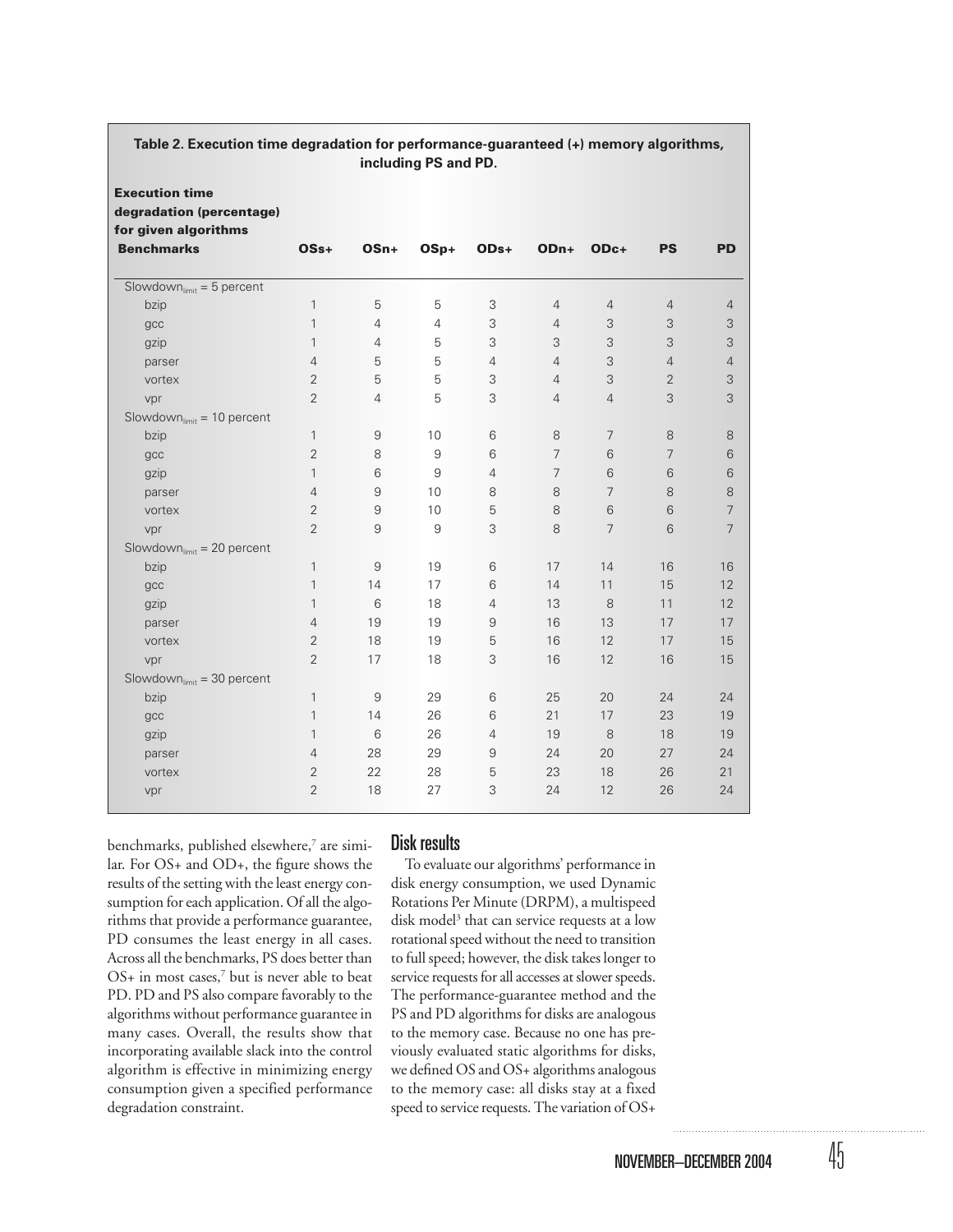

Figure 4. Memory energy consumption for bzip and parser with Slowdown<sub>limit</sub> varied at 5, 10, 20, and 30 percent from the case without energy management. For OD and OS (without performance guarantee), the numbers above the bars are the percentage of execution time degradation.

is OSr+ and represents a fixed *r*-thousand RPM speed, where *r* = 3, 6, 9, or 12. The dynamic algorithms, OD and OD+, are based on an algorithm that Gurumurthi et al. developed;3 it dynamically transitions a disk from one speed to another, according to changes in the average response time and the requestqueue length. The algorithm has five parameters; we explored these looking for ways to minimize the overall *E* × *D* for OD. OD and OD+ with this setting are OD1 and OD1+, respectively.

We also ran OD and OD+ at the parameter settings that Gurumurthi et al. used, which we call OD2 and OD2+. Our PD algorithm dynamically adjusts two of these parameters, the upper and lower thresholds for the change in average response time.

For our evaluation, we used both synthetic and real system traces, with the widely used DiskSim trace-driven simulator. The real system trace is the Cello trace collected from HP Cello File Servers in 1996.10 We generated the synthetic traces, exponential and pareto, in way similar to the approach of Gurumurthi et al.<sup>3</sup>

Figure 5 presents results for two of the traces. It indicates that the original dynamic algorithms (OD1 and OD2) can incur unacceptably large application- and threshold-dependent execution time degradation (up to 39 percent across all traces7 ). In contrast, our performance-guaranteed algorithm is effective in *all* cases and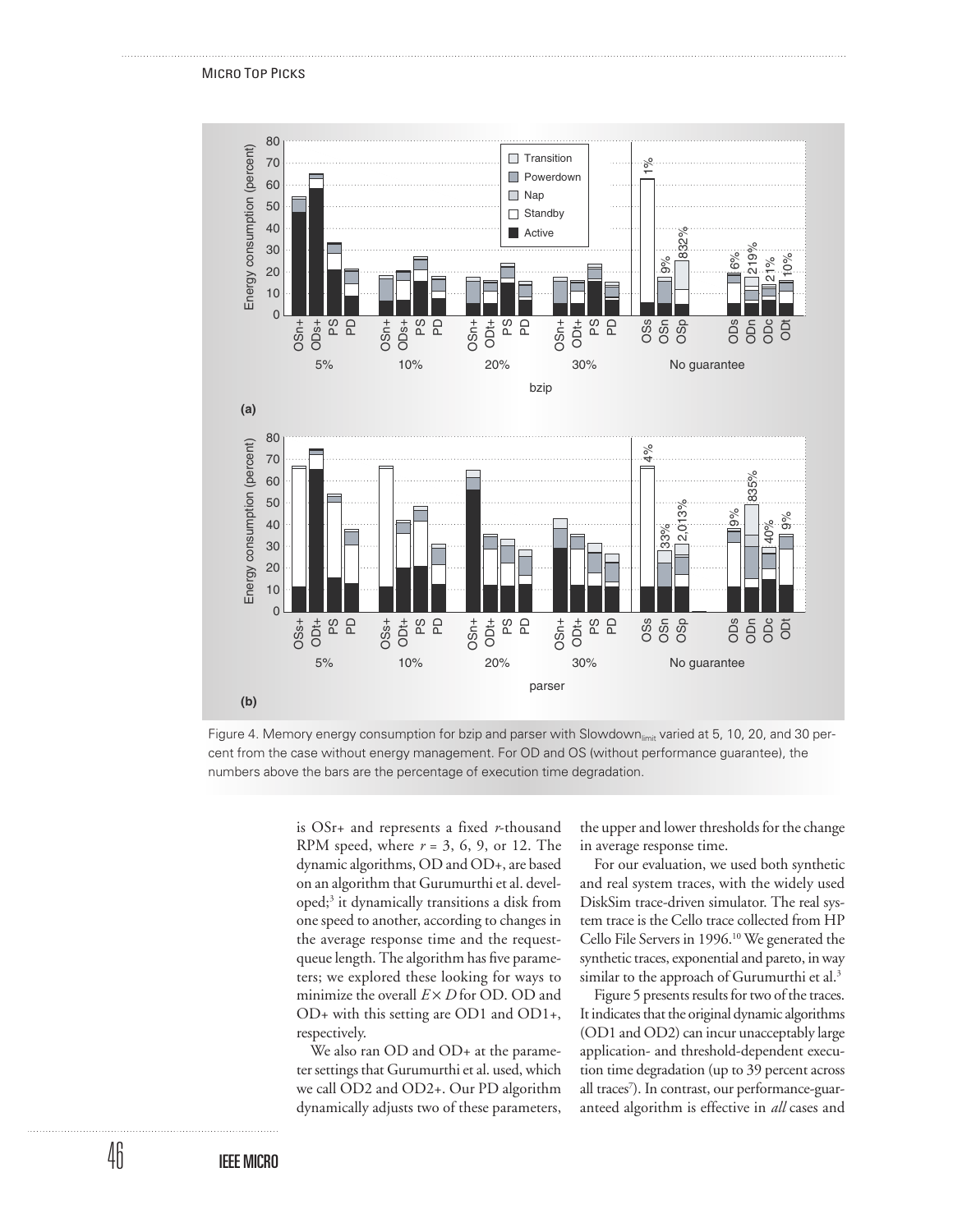

Figure 5. Disk energy consumption for synthetic and real system traces with Slowdownlimit varied at 10, 15, 30, and 40 percent from the case without energy management. For OD and OS (without performance guarantee), the numbers above the bars are the percentage of execution time degradation.

never violated Slowdown<sub>limit</sub>. PD and PS also save more energy than the corresponding (tuned best) original algorithms in most cases.

Thus, with little parameter tuning, these two methods can effectively reduce energy consumption while still providing a performance guarantee. However, in contrast to memory, across all traces,<sup>7</sup> PS is generally comparable to or better than PD because far more parameters are involved in dynamic algorithms. Thus, a simpler algorithm like PS is more beneficial for disks.

Both the PS and PD algorithms provide a performance guarantee and use the slack information that the performance-guarantee algorithm generates to guide energy management. For memory, PD consumes the least energy of all performance-guaranteed algorithms—up to 68 percent less than the best OD+. Even compared to the best hand-tuned OD (no performance guarantee), PD performs well in most cases. For disks, PD does not perform as well because the number of parameters involved is much larger than for memory, making it too complex to self-tune all parameters dynamically. Thus, the self-tuned algorithm cannot compete with the hand-tuned one in a few cases. Compared to all performance-guaranteed algorithms, PS cannot perform as well as PD for memory, but it is the best or close to the best in all but one case for disks.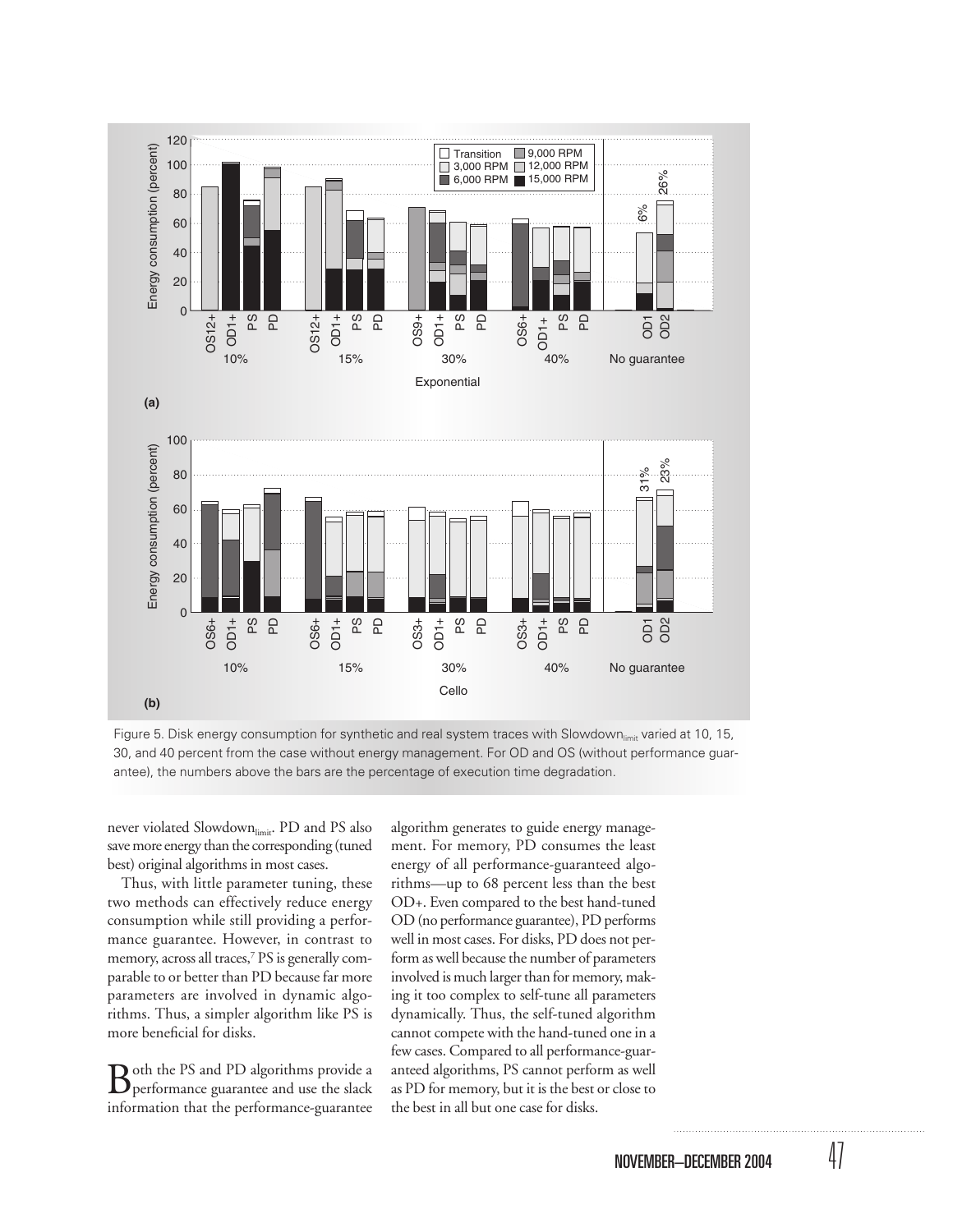Overall, the results show that our algorithms effectively overcome the limitations of current energy-control approaches, providing perhaps the first practical means of using the memory and disk low-power modes in current commercial systems and in designs that will eventually become the systems of the future. MICRO

#### **Acknowledgments**

This work is supported in part by an equipment donation from AMD, an IBM SUR grant, a gift from Intel Corp., and the National Science Foundation under grants CCR-0096126, IA-0103645, EIA-0224453, CCR-0209198, CCR-0205638, EIA-0224453, CCR-0305854, and CCR-0313286.

#### **References**

- 1. F. Moore, "More Power Needed," Energy User News, 25 Nov. 2002, http://www. energyusernews.com/CDA/ArticleInformation/features/BNP\_Features\_Item/ 0,2584,88121,00.html.
- 2. E.V. Carrera, E. Pinheiro, and R. Bianchini, "Conserving Disk Energy in Network Servers," Proc. Int'l Conf. Supercomputing, IEEE CS Press, 2003, pp. 86-97.
- 3. S. Gurumurthi et al., "DRPM: Dynamic Speed Control for Power Management in Server Class Disks," Proc. Int'l Symp. Computer Architecture (ISCA 03), IEEE CS Press, 2003, pp. 169-179.
- 4. A.R. Lebeck et al., "Power Aware Page Allocation," Proc. Int'l Conf. Architectural Support for Programming Languages and Operating Systems (ASPLOS 00), ACM Press, 2000, pp. 105-116.
- 5. C. Lefurgy et al., "Energy Management for Commercial Servers," Computer, vol. 36, no. 12, Dec. 2003, pp. 39-48.
- 6. Maximum Throughput Inc., "Power, Heat, and Sledgehammer," 2002, http://www. maxt.com/downloads/whitepapers/ SledgehammerPowerHeat20411.pdf.
- 7. X. Li et al., "Performance Directed Energy Management for Main Memory and Disk," Proc. Int'l. Conf. Architectural Support for Programming Languages and Operating Systems (ASPLOS 04), ACM Press, 2004, pp. 271-283.
- 8. S. Irani, S. Shukla, and R. Gupta, Competitive Analysis of Dynamic Power Management

Strategies for Systems with Multiple Power Saving States, tech. report UCI-ICS No. 01-50, Dept of Information and Computer Science, Univ. of California, Irvine, 2001.

- 9. D. Burger, T.M. Austin, and S. Bennett, Evaluating Future Microprocessors: The SimpleScalar Tool Set, tech. report CS-TR-1996-1308, Univ. of Wisconsin-Madison, 1996.
- 10. HP Labs, "Tools and Traces," 2004, http:// www.hpl.hp.com/research/ssp/software/.

**Xiaodong Li** is a PhD student in the Department of Computer Science at the University of Illinois at Urbana-Champaign. His research interests include energy- and reliability-related issues in computer architecture. Li has an MSEE from Purdue University.

**Zhenmin Li** is a PhD student in the Department of Computer Science at the University of Illinois at Urbana-Champaign. His research interests include software debugging, data mining, and storage systems. Li has an ME in computer science from Tsinghua University, China.

**Pin Zhou** is a PhD student in the Department of Computer Science at the University of Illinois at Urbana-Champaign. Her research interests include architectural support for software debugging, energy management for storage systems, and memory management. Zhou has an MS in computer science from Tsinghua University, China.

**Yuanyuan Zhou** is an assistant professor at the University of Illinois at Urbana-Champaign. Her research interests include database storage, architecture and operating system support for software debugging, power management, and memory management, storage systems. Zhou has an MA and a PhD, both in computer science, from Princeton University. She is a member of IEEE, ACM, and Usenix.

**Sarita V. Adve** is an associate professor in computer science at the University of Illinois at Urbana-Champaign. Her research interests include energy-, temperature-, and reliability-aware computer architectures and systems. Adve has a PhD in computer science from the University of Wisconsin-Madison. She is a recipient of an Alfred P. Sloan Fellowship; a